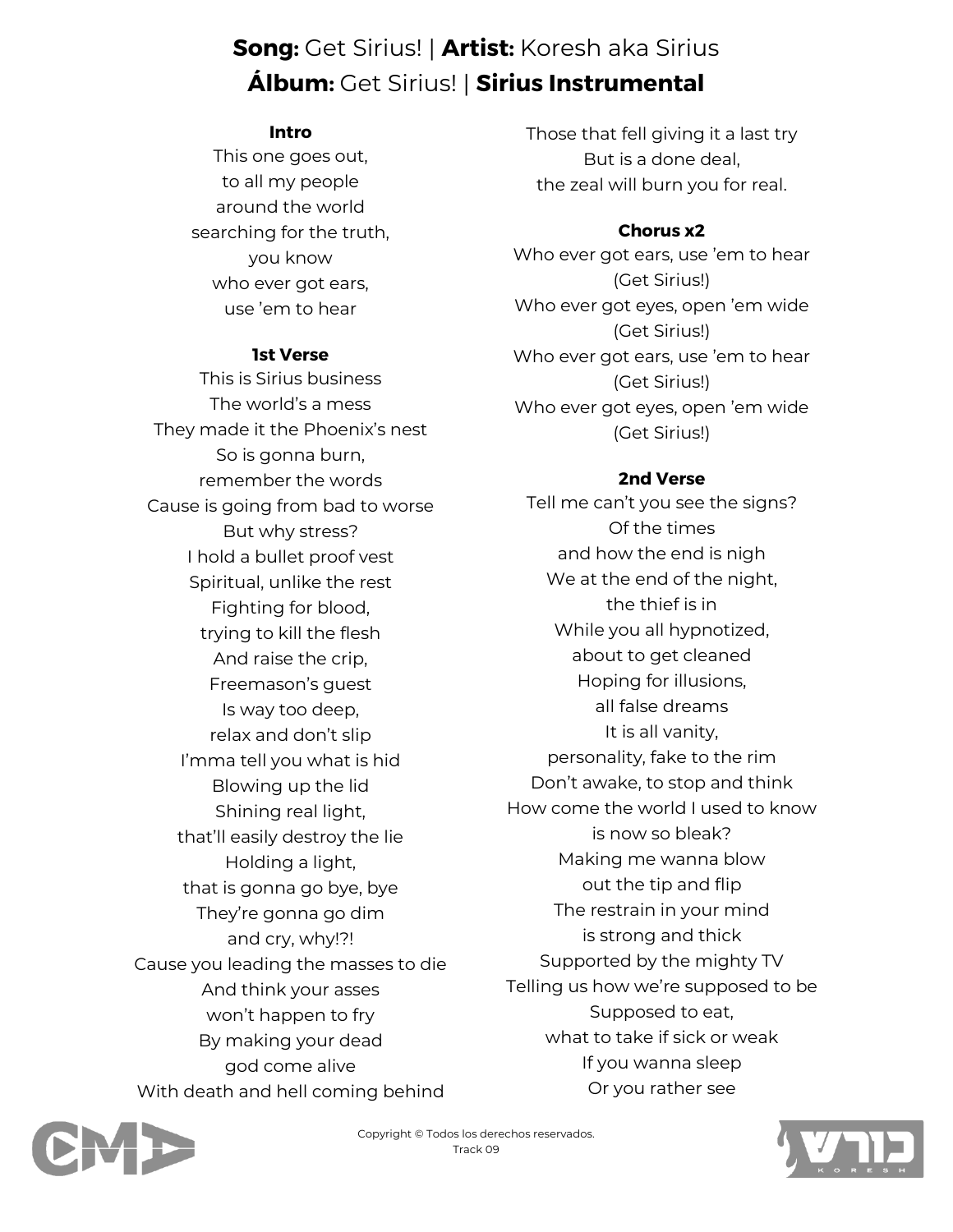# Get Sirius!

news spitting propaganda? All in pro Illuminati's agenda And then I go and switch it to TBN And there's your friend, Jesus needing money for rent For god's end and the prosperity clan Letting the sheep starve to death and sent right to the slaughter While they enjoy the fruits of dishonor Having one eye in your pocket The other has darken.

#### **Chorus x2**

Who ever got ears, use 'em to hear (Get Sirius!) Who ever got eyes, open 'em wide (Get Sirius!) Who ever got ears, use 'em to hear (Get Sirius!) Who ever got eyes, open 'em wide (Get Sirius!)

### **3rd Verse**

And please keep all eyes open For the All Seeing Eye Up in all sick-cessful companies Like CBS, it ain't BS, but Sirius Business Since is found in every dollar bill Watching down a hill the plan to go in order to form a New World Order Hell, get rid of the border Be one under Obama And remain on earth for Lucifer Saga Thanks to stars such as puppet

#### Lady Gaga

Working hard together to capture Each one of your souls in a rapture For the creature they revere for sure Throwing up the pyramid in shows With the eye in the mid You can see Jay do it a bit Or inside an ok hand sign, with the triple six Yes, the name of the Beast And still y'all follow this so-called "artists" Like Lil Wayne and Drake, all smell fake Kanye West and the rest Counting Eminem, I mean all of them Yes it's sad, I understand But is true, Understand?

#### **Chorus**

Who ever got ears, use 'em to hear (Get Sirius!) Who ever got eyes, open 'em wide (Get Sirius!) Who ever got ears, use 'em to hear (Get Sirius!) Who ever got eyes, open 'em wide (Get Sirius!)

#### **Outro**

"This shall be a sign to you: You shall eat this year such as grows of itself, And the second year what springs from the same; Also in the third year sow and reap, Plant vineyards and eat the